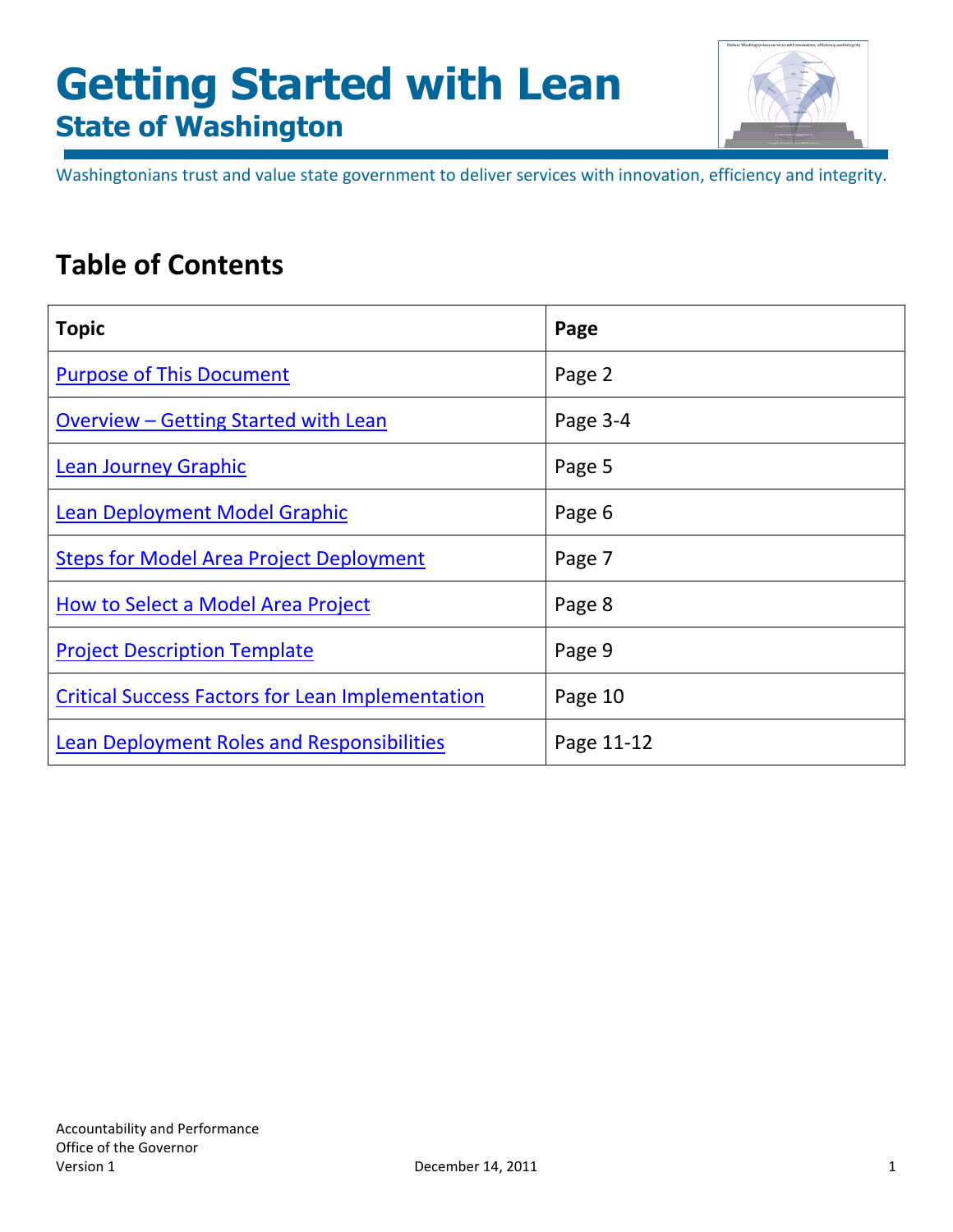

Washingtonians trust and value state government to deliver services with innovation, efficiency and integrity.

# <span id="page-1-0"></span>**Purpose**

The purpose of this document is to give agency leaders and employees an opportunity to review the information in these pages about getting started with Lean. Once finalized by the Governor's Cabinet Lean Leadership Team, this Getting Started with Lean information will be accessible online via the [Accountability and Performance website.](http://www.accountability.wa.gov/)

## **Review Instructions**

Please review the pages of this document with an eye toward changes critical to helping agencies get started with Lean (and of course edits that clarify the text).

Please send your feedback (or comments, suggestions, edits, etc.) to Darrell Damron.

### **How to Send Your Feedback**

Darrell Damron would be happy to accept your feedback in whatever form is most convenient for you.

- You can call Darrell at 360.902.4107.
- You can email **Darrell Damron** and write your comments in the email body.
- You can write your changes in the "Comment Form" document which was included as a separate attachment and is most useful if you have a lot of changes to recommend.

### **Reminder - Purpose of this Getting Started with Lean Document**

### *What the Getting Started with Lean document is*

The information in these pages is intended to help agency directors understand what they are expected to do to implement Lean over the next nine months. The basic strategy is [a "model area" approach,](#page-5-0) which means start small by selecting one process or work unit to improve and get some quick wins to build support and momentum. State government simply doesn't have the resources to support a massive (all state employees) rapid (in the next nine months) Lean transformation.

### *What the Getting Started with Lean document is not*

The information in these pages is not the enterprise-wide roadmap for WA state government's multi-year Lean transformation journey. Over the coming months, we will develop the enterprise-wide roadmap to articulate our multiyear journey of adapting Lean to all state government operations.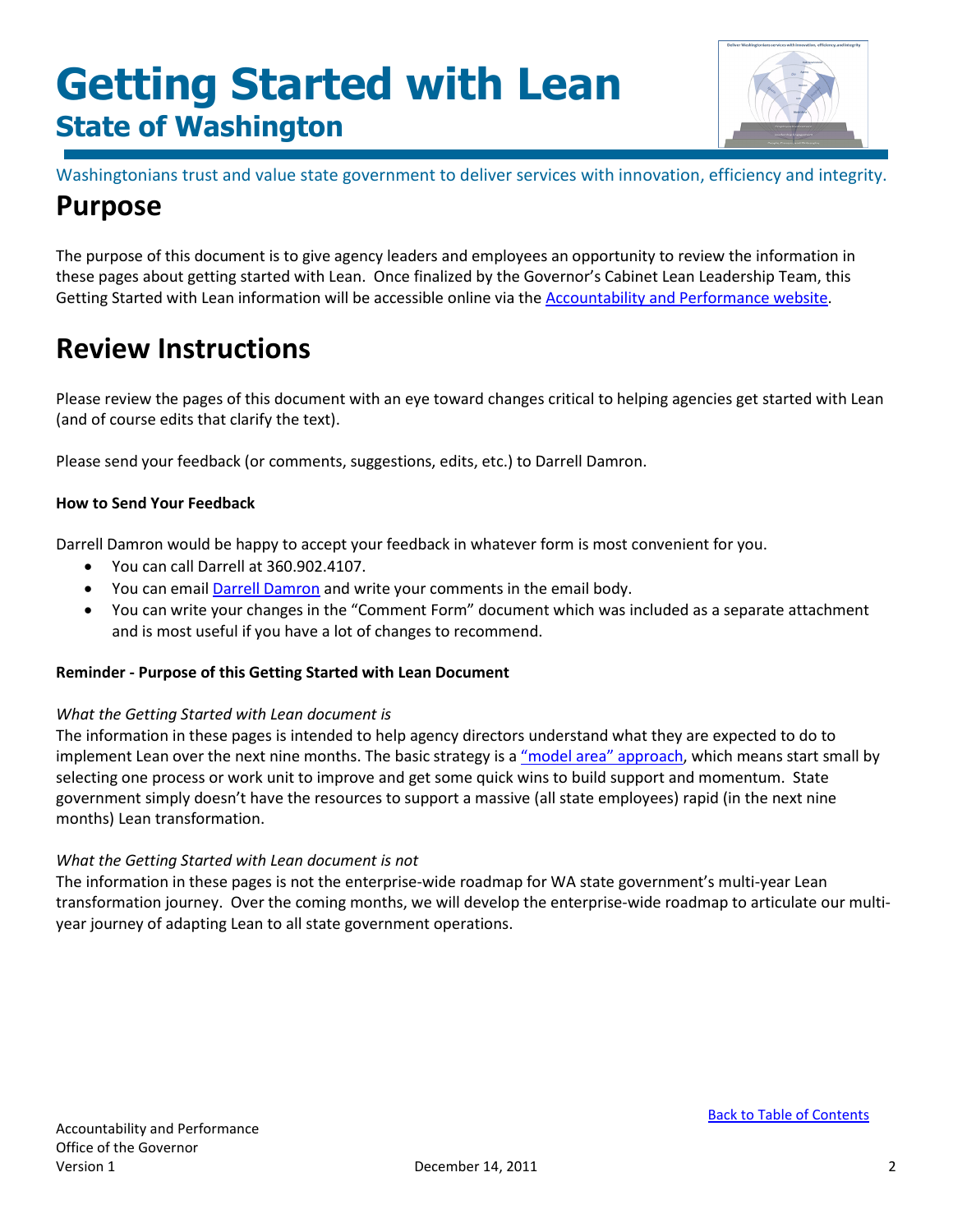

Washingtonians trust and value state government to deliver services with innovation, efficiency and integrity.

## <span id="page-2-0"></span>**Overview**

State government faces unprecedented times that require courage and determination to break through the barriers of convention and better serve our citizens.

The Governor has directed executive cabinet agencies to begin adopting Lean as a standard management philosophy and system across state government. Based on the [Toyota Production](http://www.toyota-global.com/company/vision_philosophy/toyota_production_system/)  [System,](http://www.toyota-global.com/company/vision_philosophy/toyota_production_system/) Lean provides proven principles, methods and tools to develop a culture of continuous improvement that encourages employee creativity and problem solving skills. Washington's businesses and health care industries have discovered the value of Lean as a way to do business and have reaped the rewards.

Washington's Lean journey includes building capacity to lead, implement, and support our employees in their efforts to identify waste, eliminate delays, save money and provide high quality services. Agency leadership, resources, and employee involvement are key components of implementing Lean. The transformation to sustainable continuous improvement will take many years – achieving results along the way.

The Governor's Office, with the assistance of agency leaders, will develop a roadmap to guide agencies throughout this multi-year journey in the coming months. The three paths of Learn, Do, and Support will help agency leaders get started with Lean and achieve results by August 31, 2012.

## **Agency Leadership Actions to Get Started with Lean**

### **Learn**

- Review "[Washington State Government Lean Deployment Model"](#page-5-0) and "Steps for Model Area Project [Deployment.](#page-6-0)"
- Participate in a "Lean Overview for Leaders" class.
- Learn more about Lean principles, methods, and tools through [online self-study.](http://www.accountability.wa.gov/leadership/lean/resources.asp)
- Identify one or more Lean practitioners to learn and build Lean expertise within your agency.

## **Do**

- Identify a model area project for deploying Lean in your agency and complete a [project description.](#page-8-0)
- Review and keep in mind the list of [critical success factors](#page-9-0) for implementing Lean.
- Plan how you will build long-term knowledge and expertise to transform to and sustain as a Lean agency.
- Launch the project in your selected model area.
- Report project results and lessons learned by August 31, 2012, to the Governor's Office.

### **Support**

- Discuss with your agency leadership team next steps for supporting Lean deployment. Consider:
	- o Expanding from the model area project
	- o Aligning projects to strategic plans and goals
	- o Developing a communication strategy
	- o Sharing best practices on expanding Lean throughout the agency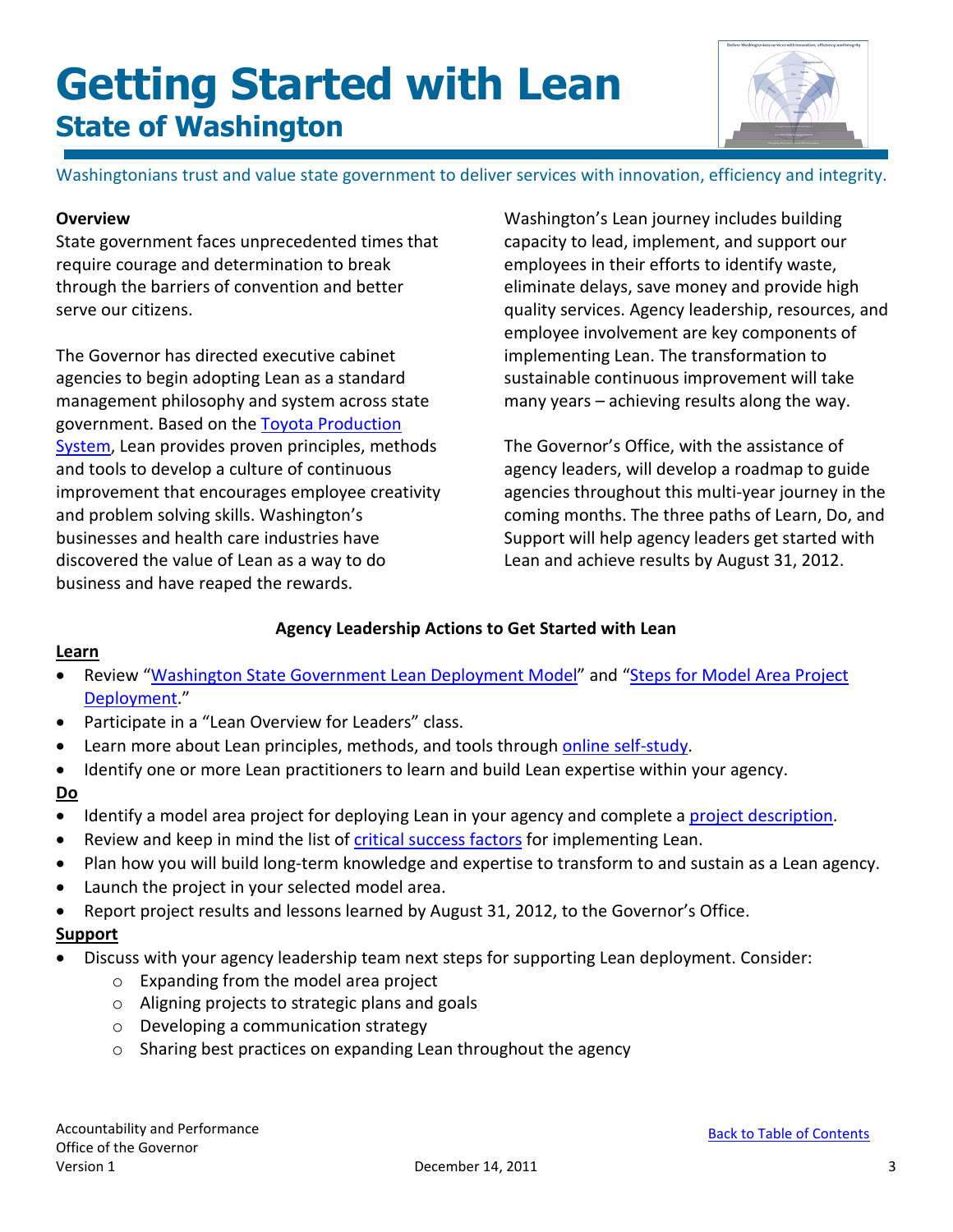

Washingtonians trust and value state government to deliver services with innovation, efficiency and integrity.

### **Agency Expectations for Lean Deployment**

A Lean transformation is a multi-year journey. Over the next nine months, executive cabinet agencies should:

- Introduce Lean in your agency and complete at least one [model area](#page-7-0) project.
- Report your results to the Governor's Office by August 31, 2012.

### **Agency Resources for Lean Deployment**

Without a doubt, budget resources are scarce, but there are three ways you can begin building Lean capacity in your agency over the next year.

### *Encourage Learning and Doing*

Designate one or more Lean Practitioners for your agency. Encourage practitioners to participate in the statewide Lean Practitioners workgroup, training, consulting, and presentations. Additionally, encourage all employees to increase their knowledge about Lean principles, methods, and tools via online learning.

For free online learning resources see [www.accountability.wa.gov/leadership/lean/resources.asp](http://www.accountability.wa.gov/leadership/lean/resources.asp)

## *Build Expertise Through External Partnerships*

Lean transformations typically rely heavily on external help in the beginning as organizations build expertise. Lean consultants, such as Boeing Lean executives, are sharing their expertise with state government. The Governor's Office is seeking more private sector (free) partnerships to assist you.

Boeing is offering Value Stream Mapping (VSM) Facilitator training to help agencies learn how to identify opportunities to improve processes. This VSM facilitation training includes – facilitator training for two employees from each agency, followed by expert coaching as the employees conduct their first VSM event together.

To sign up for Value Stream Mapping facilitation training, submit the Lean ["Project Description"](#page-8-0) form to [Darrell Damron](mailto:darrell.damron@gov.wa.gov?subject=Lean%20Project%20Description) in Accountability & Performance. As additional Lean experts in the private sector offer their assistance, Accountability and Performance staff will help match up private sector experts to assist your agency staff.

## *Build Expertise Through Master Contracts*

Where resources are available, or contracts are already in place, you can hire a Lean Consultant to coach your VSM facilitators and help you identify opportunities to eliminate waste from processes using VSM and other Lean methods and tools. Lean experts can also provide training for your staff.

Contact [Dale Colbert](mailto:dale.colbert@des.wa.gov?subject=Lean%20Master%20Contract) (DES) for more information about the Master Contract.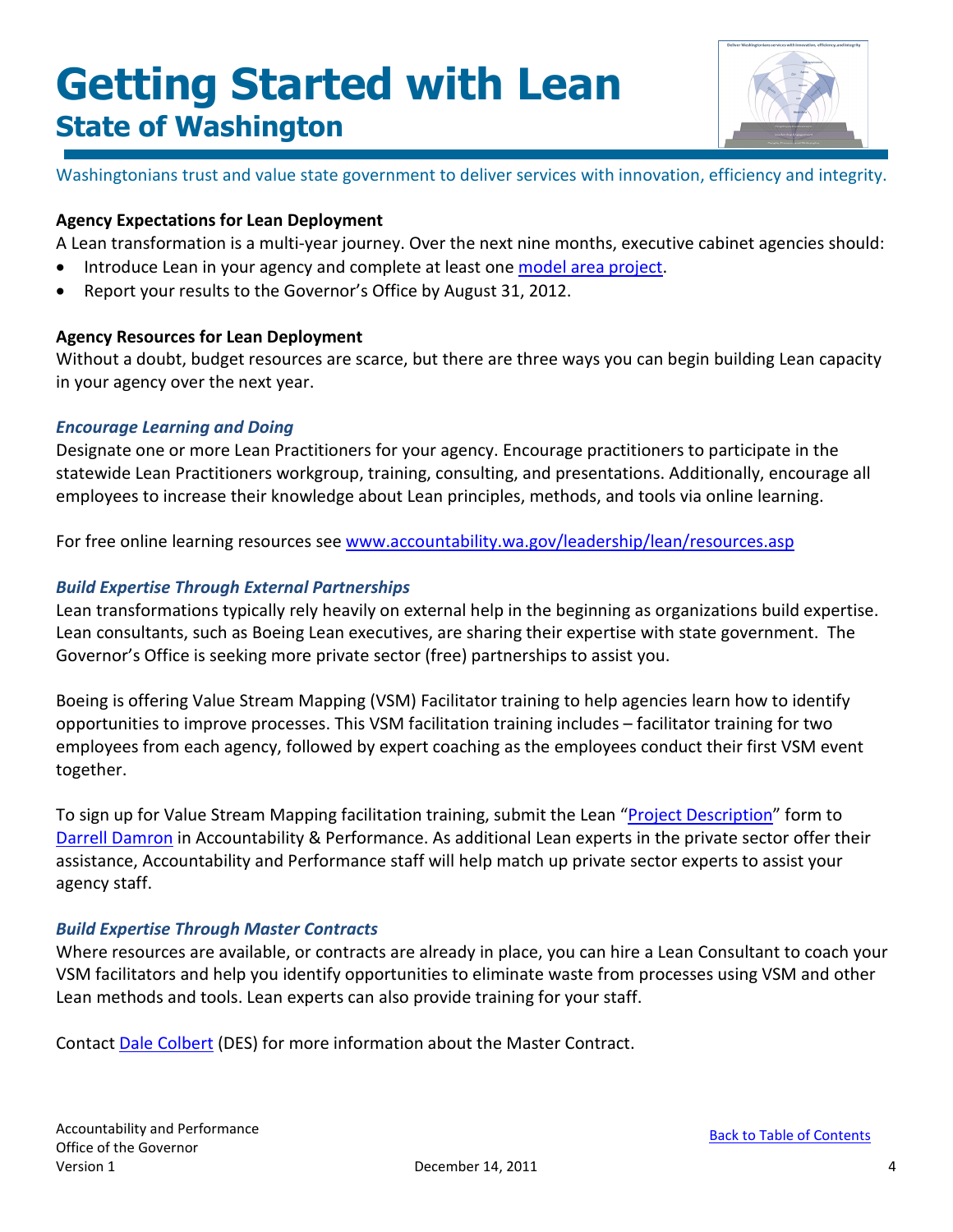

Washingtonians trust and value state government to deliver services with innovation, efficiency and integrity.

# **Washington State Government Lean Journey**

<span id="page-4-0"></span>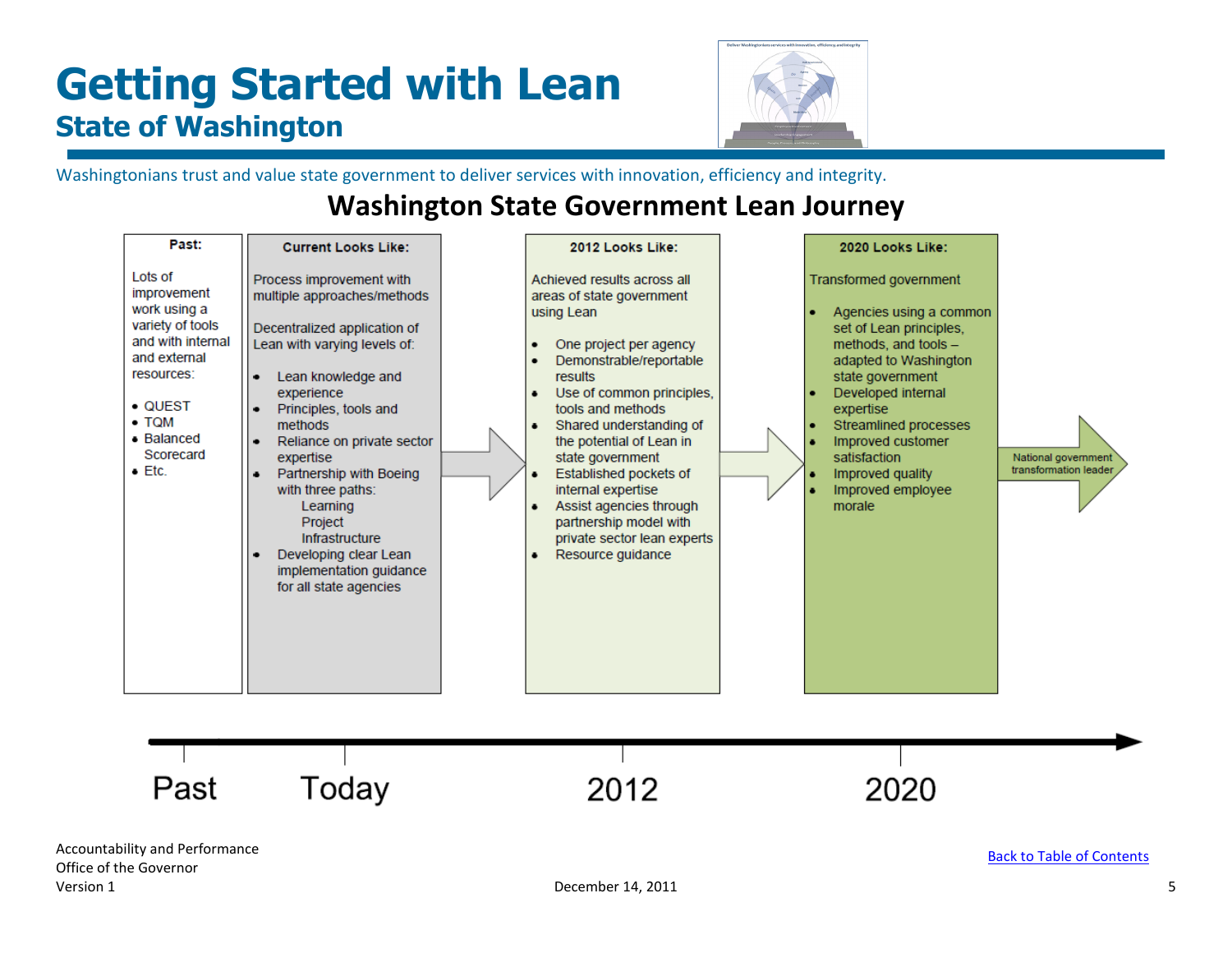

Washingtonians trust and value state government to deliver services with innovation, efficiency and integrity.

## **Washington State Government Lean Deployment Model**

<span id="page-5-0"></span>

Accountability and Performance Office of the Governor Version 1 december 14, 2011 **December 14, 2011** 6

[Back to Table of Contents](#page-0-1)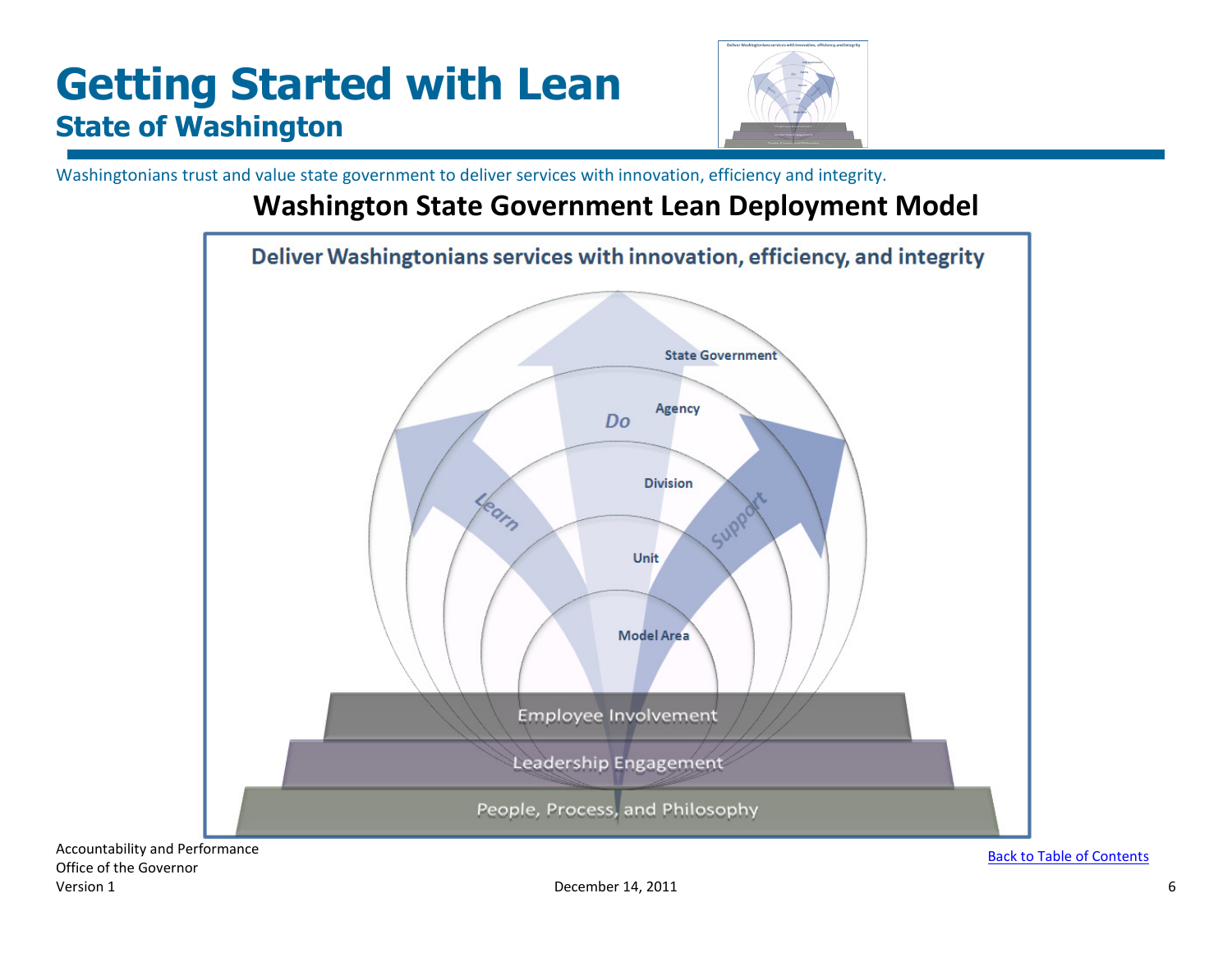

<span id="page-6-0"></span>Washingtonians trust and value state government to deliver services with innovation, efficiency and integrity.

# **Steps for Model Area Project Deployment**

## **Learn**

- Review the ["Washington State Government Lean Deployment Model"](#page-5-0).
- Participate in a "Lean Overview for Leaders" class.
- Learn more about Lean principles, methods, and tools through [online self-study.](http://www.accountability.wa.gov/leadership/lean/resources.asp)

## **Do**

- [Select a model area project](#page-7-0) for deploying Lean in your agency.
- Review and keep in mind the list of [critical success factors](#page-9-0) for implementing Lean.
- Plan how you will build long-term knowledge and expertise to transform to and sustain as a Lean agency.
	- o Designate Lean Practitioners in your agency.
	- o Encourage online learning.
	- $\circ$  Send two employees to a Value Stream Mapping facilitation training and partner with private sector partners for follow-up coaching from a Lean expert via 1) match ups coordinated through Accountability and Performance, or 2) existing contracts or 3) the Master Contract.
- Launch the project in your selected model area.
- Report project results and lessons learned **by August 31, 2012,** to the Governor's Office.

## **Support**

- Discuss with your agency leadership team next steps for supporting Lean deployment, consider:
	- o [Model area](#page-5-0) project expansion
	- o Alignment to strategic plans and goals
	- o Communication strategy
- Follow up and follow through on Lean implementation.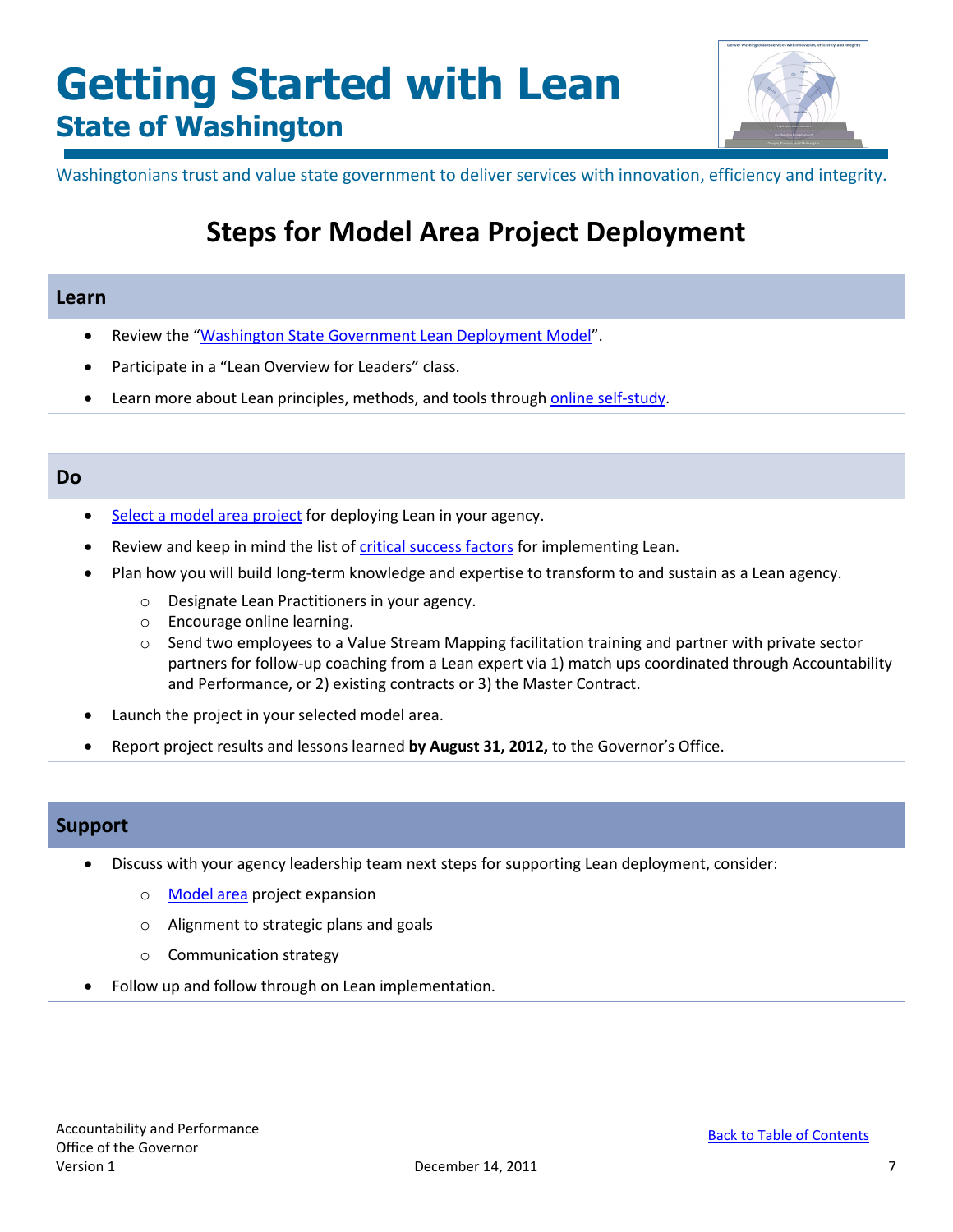

<span id="page-7-0"></span>Washingtonians trust and value state government to deliver services with innovation, efficiency and integrity.

# **How to Select a Model Area Project**

Make a list of potential processes by considering processes with the greatest perceived problems:

- Backlogs
- Customer complaints
- Quality issues
- Performance measures that don't meet targets
- Recognizable "wastes" (overproduction, waiting, transportation, over-processing, inventories, movement, defects)

Questions to consider:

- What is the desired outcome for each project (e.g., improve quality, increase customer satisfaction, better work flow, eliminate errors)?
- Does it have a highly motivated leader/champion?
- Are the employees who do the process motivated to meet customer needs?
- Are they open to learning and improvement?
- Are key managers engaged?
- Will the improvement lead to money savings or re-direct resources?
- Will the improvement benefit customers or citizens?
- Does it align with your strategic plan?
- Will you see results within a year?
- What keeps you up at night?

Processes to avoid:

- The "nightmare" process
- Anything too complex or dependent on other risky projects
- Something too broad like a process that involves multiple agencies
- Something too narrow like a process that involves only one person
- Processes that have employees unwilling to change or improve
- Politically sensitive projects
- Requires a large financial investment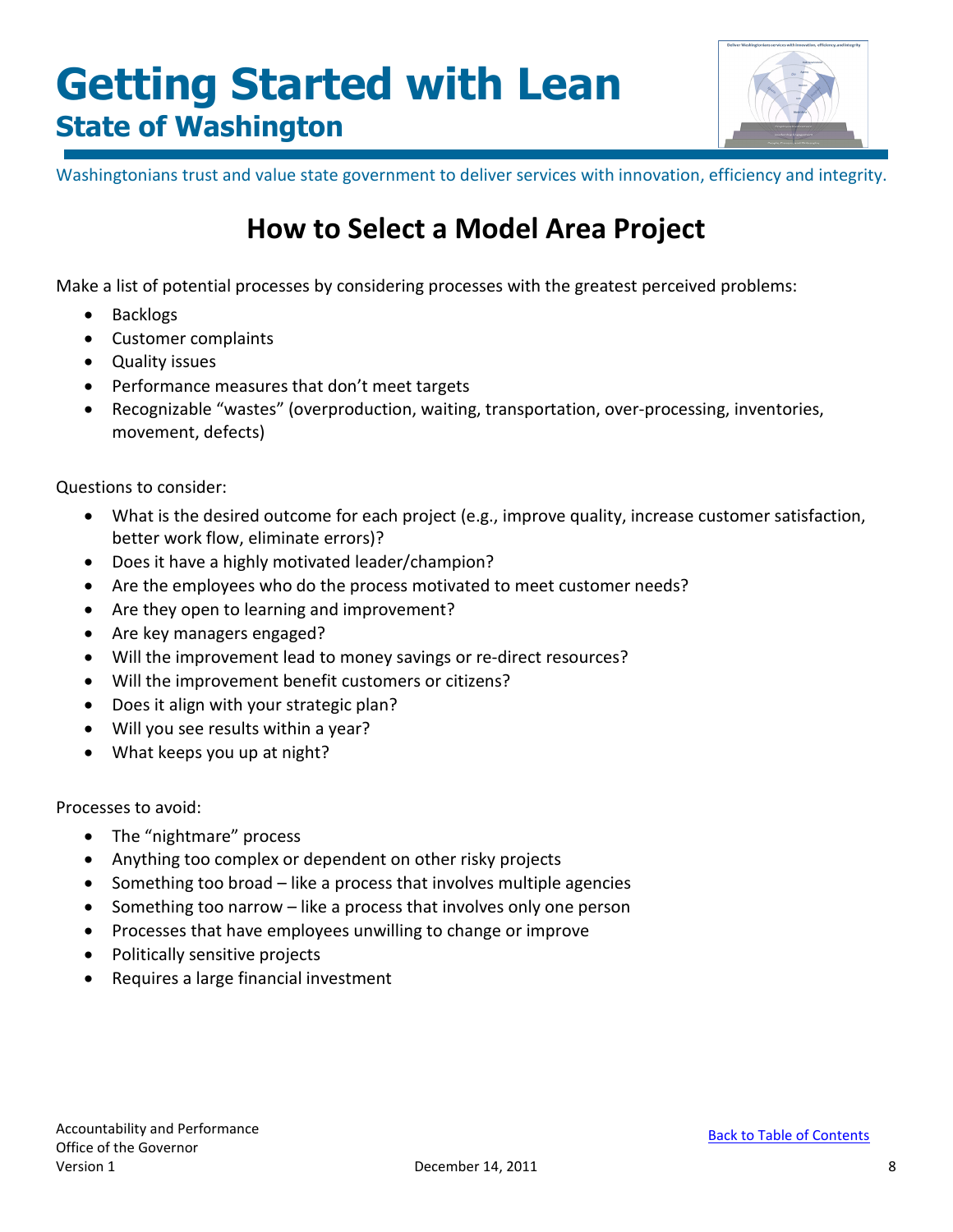

<span id="page-8-0"></span>Washingtonians trust and value state government to deliver services with innovation, efficiency and integrity.

# **Project Description Template**

Agency Name:

Agency Contact:

Project Name:

#### **Background**

- What has the situation been like in the past?
- Who is the customer?
- What is the problem now?
- Quantify it (where you have data).

#### **Project Objectives**

- How would the customer's experience be different once the situation has been improved?
- What is the change in performance you want to achieve?
- Quantify it (if you can).

### **Boundaries**

- What agencies and work processes are within the scope of the effort?
- What work is outside the scope of the effort?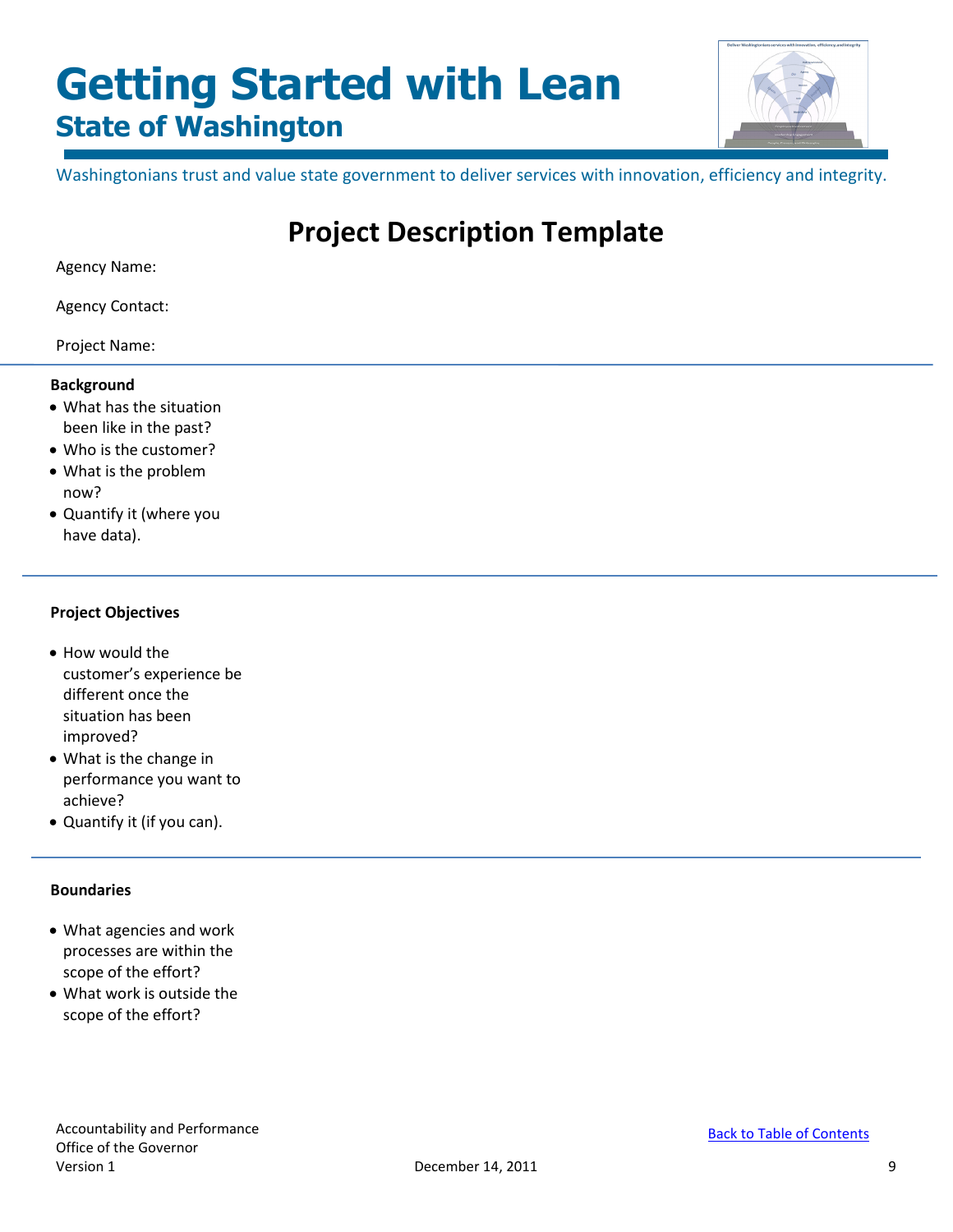

<span id="page-9-0"></span>Washingtonians trust and value state government to deliver services with innovation, efficiency and integrity.

# **Critical Success Factors for Lean Implementation**

#### **Lead the Effort**

- Develop deep Lean knowledge and skills in senior leaders and managers.
- Actively promote Lean initiatives and evaluate results.
- Build relationships based on mutual trust.
- Encourage employees to make decisions and continuously improve.

#### **Plan Strategically**

- Include Lean in your strategic planning process.
- Communicate to your agency why you are using Lean.
- Set goals and communicate those goals throughout your agency.
- Remain flexible.
- Learn from the progress of other agencies and other states.
- Encourage everyone in the agency to focus on delivering value to internal and external customers.

#### **Structure the Agency**

- Align your organizational structure with key business process rather than functional silos.
- Move decision making authority as close to the work as possible.
- Manage employee knowledge; document it and make it accessible.

#### **Focus on the Customer**

- Help every employee understand how his/her work impacts the value delivered to customers.
- Talk to your customers about their expectations.
- Understand the steps in your key business processes and focus on eliminating wastes.
- Include those most closely involved in the process such as suppliers, purchasing, human resources, information technology, front line employees, supervisors, and customers in improvement efforts.

#### **Focus on Employees**

- Reward innovation, leadership, and risk taking.
- Involve employees in problem solving, planning and goal setting.
- Encourage continuous knowledge and skill development.

#### **Focus on Key Business Processes**

- Eliminate non-value-added activities.
- Continuously look for opportunities to improve and integrate systems so information is entered once and provided throughout the agency.

#### **Focus on Learning**

- Capture lessons learned and incorporate them into policy and procedures.
- Capture and organize knowledge in electronic space accessible to all employees.
- Use organizational knowledge to simulate future scenarios and "what if" analysis.
- Share improvements across divisions and agencies.

#### **Make Work Visible**

- Develop and monitor performance measures related to customer value.
- Make progress toward measures visible so employees can see the impact of their work.
- Connect individual and team performance feedback with performance measures and results.
- Celebrate success!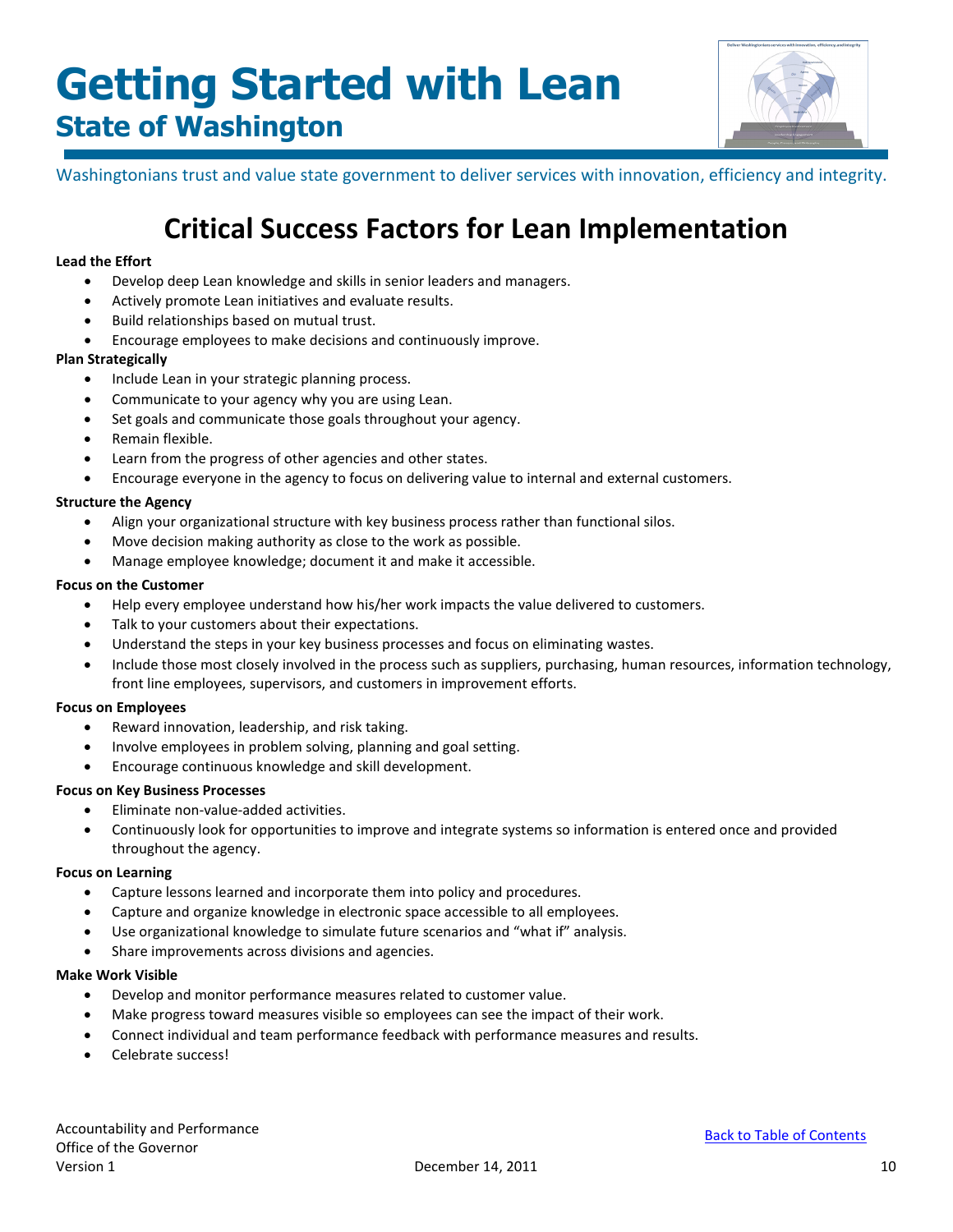

Washingtonians trust and value state government to deliver services with innovation, efficiency and integrity.

# **Lean Deployment Roles and Responsibilities**

<span id="page-10-0"></span>

| <b>Who</b>                                                           | <b>Does What</b>                                                                                                                                                                                                                                                                                                                                                                                                                                                                                                                                                                                                                                                                                                                           |  |
|----------------------------------------------------------------------|--------------------------------------------------------------------------------------------------------------------------------------------------------------------------------------------------------------------------------------------------------------------------------------------------------------------------------------------------------------------------------------------------------------------------------------------------------------------------------------------------------------------------------------------------------------------------------------------------------------------------------------------------------------------------------------------------------------------------------------------|--|
| <b>GOVERNMENT ROLES AND RESPONSIBILITIES</b>                         |                                                                                                                                                                                                                                                                                                                                                                                                                                                                                                                                                                                                                                                                                                                                            |  |
| Governor &<br><b>Chief of Staff</b>                                  | Communicate vision and expectations<br>$\bullet$<br>Champion Lean transformation and lead by example<br>Monitor progress<br>٠                                                                                                                                                                                                                                                                                                                                                                                                                                                                                                                                                                                                              |  |
| <b>Executive Sponsor:</b><br><b>Deputy Chief of Staff</b>            | Chair the Lean Leadership Team<br>$\bullet$<br>Set expectations<br>$\bullet$<br>Champion Lean transformation and lead by example<br>Monitor progress<br>$\bullet$                                                                                                                                                                                                                                                                                                                                                                                                                                                                                                                                                                          |  |
| Governor's<br><b>Communications Team</b>                             | Media interface<br>$\bullet$<br>Communicate<br>$\bullet$                                                                                                                                                                                                                                                                                                                                                                                                                                                                                                                                                                                                                                                                                   |  |
| Governor's<br><b>Accountability &amp;</b><br><b>Performance Team</b> | Co-chair of the Lean Leadership Team<br>$\bullet$<br>Sponsor Practitioner Group and foster community of practice<br>٠<br>Encourage Lean transformation and lead by example<br>$\bullet$<br>Coordinate match up of private sector partners with agencies<br>٠<br>Assist Lean leadership team and other agencies with cross-agency resource<br>$\bullet$<br>sharing and developing the learning path for leaders, practitioners, employees<br>Identify and communicate best practices<br>٠<br>Facilitate the development of an enterprise-wide roadmap for adapting Lean to<br>state government operations - The Washington State Government Way<br>Develop and carry out internal statewide Lean deployment communication plan<br>$\bullet$ |  |
| Lean Leadership Team<br>(sub group of cabinet)                       | Champions of Lean - active support of transformation and leading by example<br>$\bullet$<br>Communicate Governor's state government Lean vision to agencies<br>$\bullet$<br>Serve as guiding coalition to implement change and share lessons learned<br>$\bullet$<br>Participate and lead training and education events<br>Participate in Lean activities<br>Guide best practices for statewide transformation<br>$\bullet$<br>Leverage problem solving<br>Review overall progress and encourage others to continue moving forward<br>Attend Lean Leadership team sessions (or representative)                                                                                                                                             |  |
| <b>Agency Leaders:</b><br>Supervisors,<br>Managers, etc.             | Communicate Governor's state government Lean vision throughout agency<br>$\bullet$<br>Develop and implement agency Lean transformation deployment plan<br>Lead by example and participate in Lean activities<br>Develop leaders as teachers                                                                                                                                                                                                                                                                                                                                                                                                                                                                                                |  |